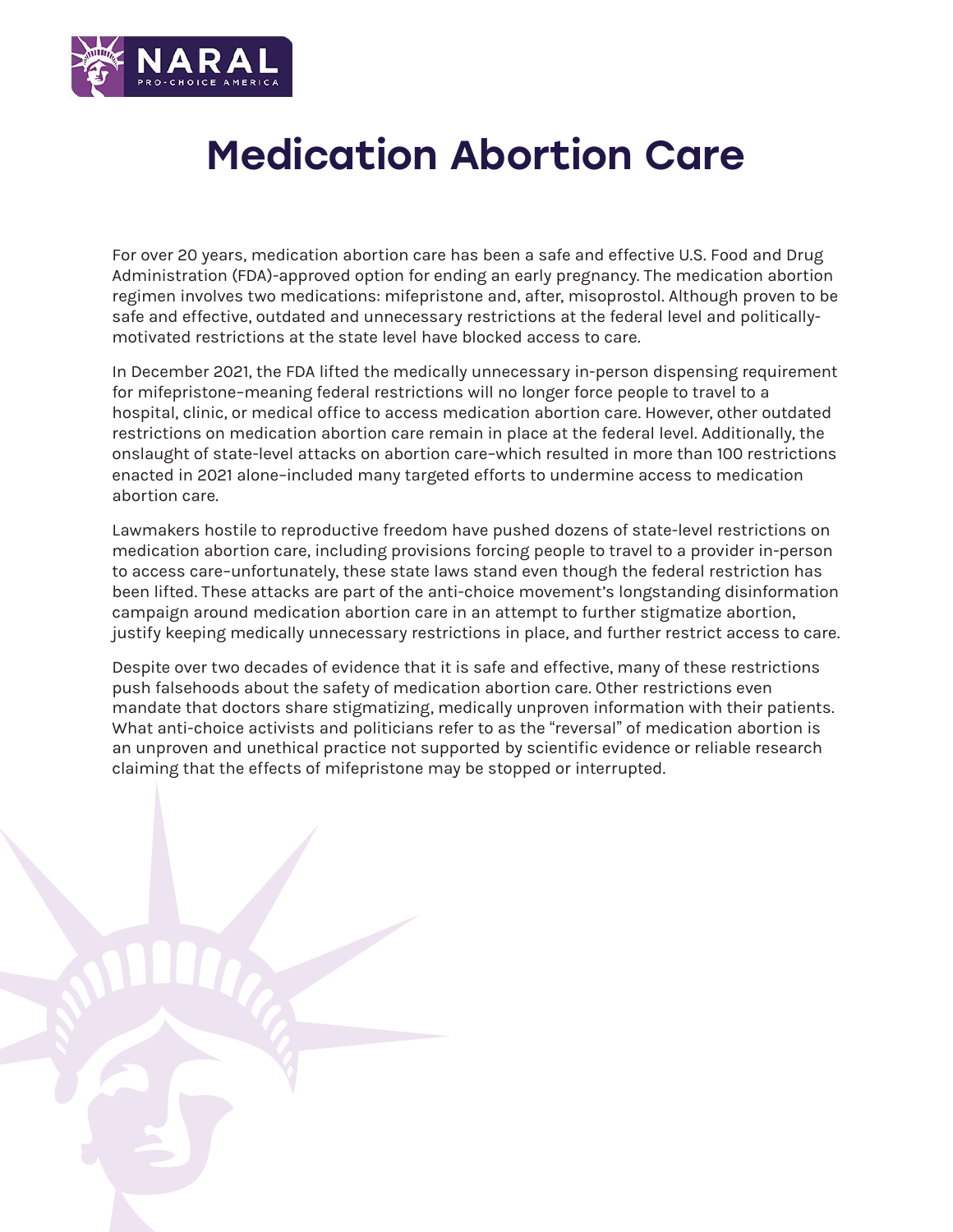

## STATE MEASURES RESTRICTING REPRODUCTIVE FREEDOM

#### **Bans on Medication Abortion Care:**

4 STATES ban medication abortion care after an arbitrary point in pregnancy: **IN,** OK,MT, **TX.**

- **3 STATES ban medication abortion care after 10 weeks: IN, MT, OK.**
- 1 STATE bans medication abortion care after 7 weeks: **TX.**

### **Restrictions on Telemedicine for Medication Abortion Care:**

22 STATES require that the prescribing clinician be in the physical presence of the patient, thereby prohibiting the use of telemedicine: **AL, AZ, AR, IN**, IA, **KS, KY, LA, MS, MO,** MT, **NE, NC, ND,** OH, **OK, SC, SD, TN, TX, WV, WI.**

**•** 5 of the states have an explicit ban on the use of telemedicine for abortion care: AZ, AR, LA, TX, WV.

6 STATES prohibit the dispensing of medication abortion through the mail\*: **AR, AZ,** MT, OK, **SD, TX.**

\*This number reflects the measures enacted in 2021 and may not be an exhaustive list of states with bans on dispensing by mail.

#### **Biased Counseling on Medication Abortion Care:**

13 STATES require that providers share stigmatizing, medically unproven information about the "reversal" of medication abortion care: **AR, ID**, IN, **KY, LA,** MT, ND, **NE,** OK, **SD,** TN, **UT, WV.**

## STATE MEASURES EXPANDING REPRODUCTIVE FREEDOM

#### **Expanding Providers of Medication Abortion Care:**

18 STATES and the DISTRICT OF COLUMBIA allow advanced practice clinicians (APCs) to provide medication abortion care: **CA, CT, CO, DC, HI, IL, ME, MD, MA, MT, NH, NJ, NM, NY, RI, VA, VT, WA, WV.**

## 2021 ENACTED STATE MEASURES RESTRICTING REPRODUCTIVE FREEDOM

4 STATES enacted bans on medication abortion care after an arbitrary point in pregnancy: **IN,** MT, OK, **TX.**

6 STATES enacted bans on dispensing medication abortion through the mail: **AR, AZ,** MT, **OK, SD, TX.** 

4 STATES enacted requirements that force the prescribing clinician to be in the physical presence of the patient and force patients to make multiple, medically unnecessary trips to the clinic: **AR, IN,** OH, OK.

6 STATES enacted a requirement that forces providers to share unproven information on "reversing" a medication abortion: **AR, LA,** IN, **SD,** OK, **WV.**

## 2021 ENACTED STATE MEASURES EXPANDING REPRODUCTIVE FREEDOM

2 STATES expanded scope of practice to allow advanced practice clinicians (APCs) to provide medication abortion care: **HI, NJ.**

1 GOVERNOR vetoed legislation that would restrict access to medication abortion care: **WI.**

• Governor Tony Evers (D-WI) vetoed a bill that would have required providers to share stigmatizing, medically unproven information with their patients about medication abortion care. Gov. Evers vetoed similar legislation in 2019.